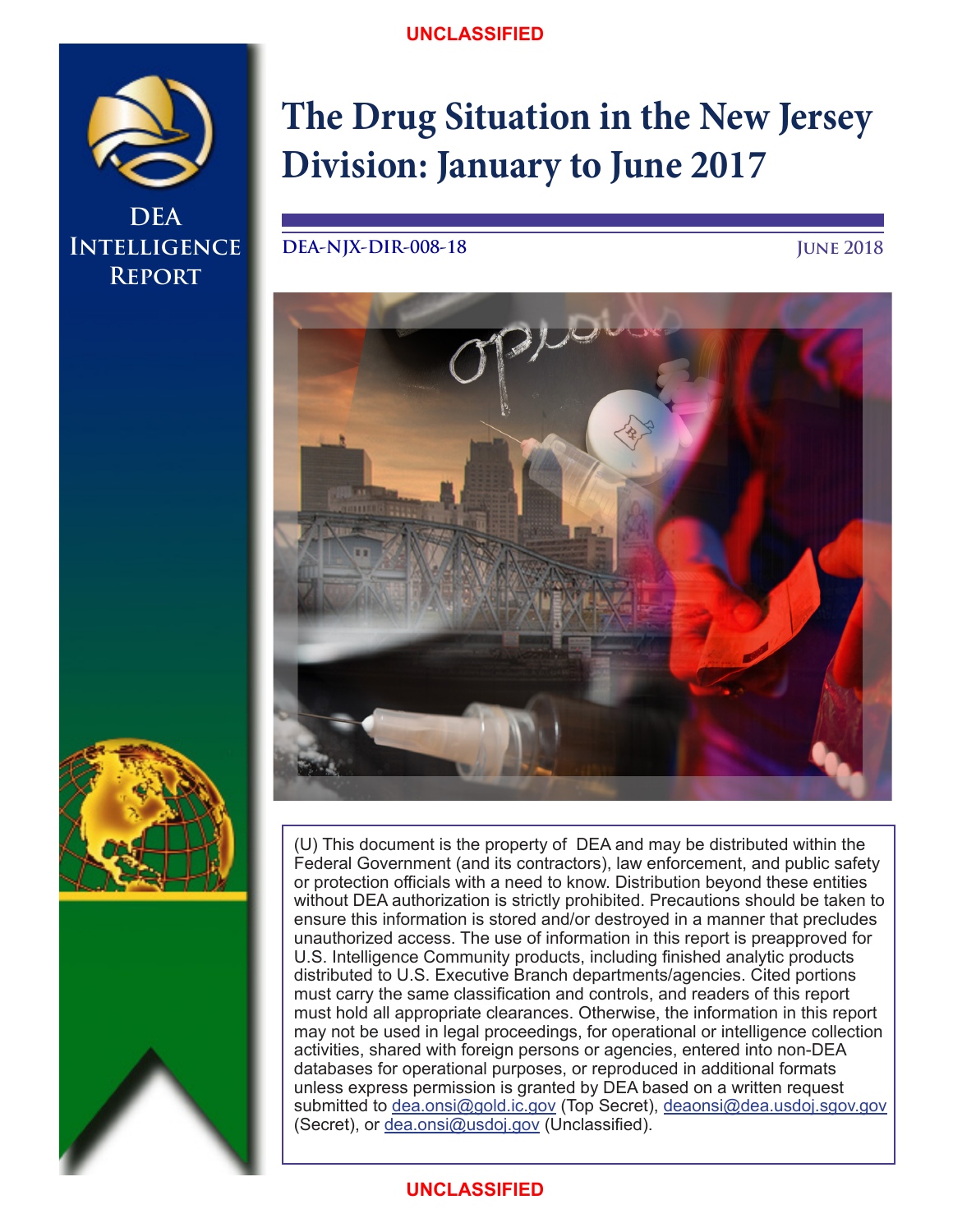# **Executive Summary**

The Drug Enforcement Administration (DEA) New Jersey Division's Intelligence Program conducted a bi-annual assessment of the drug threats occurring within the State of New Jersey between January and June 2017. This report highlights the strategic and significant findings regarding the illicit drug trends in the New Jersey Division's (NJD) area of responsibility (AOR). Unless otherwise noted, data and findings are from DEA reporting.

New Jersey is situated between the major industrial and metropolitan markets of New York City and Philadelphia. With many interstate highways, roadways, and railways, New Jersey is a strategic cog in the flow of goods and services throughout the United States. Newark Liberty International, John Fitzgerald Kennedy, and LaGuardia airports are all within a short driving distance for a majority of New Jersey residents. In addition, the Port of Newark seaport is the busiest and largest port on the East Coast.<sup>a</sup> These factors provide an infrastructure capable of accommodating voluminous amounts of passenger and cargo traffic from all over the country, as well as the world, via air,



sea, and land. This makes New Jersey an ideal strategic, as thus vulnerable, corridor for the transportation of drug contraband and illicit currency. Source: DEA New Jersey Field Division

The New Jersey Division's geographic AOR covers the entire state, with a population of approximately 9 million people, and provides narcotics enforcement coverage to 21 counties and 566 municipalities through the Newark Division Office, the Atlantic City and Camden Resident Offices, and the Paterson Post of Duty office. The resident offices are in the southern portion of the state. Although New Jersey is the fourth smallest state by area, it has the 11th highest population, making it the most densely populated state in the country. New Jersey is also the third wealthiest state by income in the nation. All of these factors influence the types of illicit drugs seen in New Jersey.<sup>b</sup>

Colombian, Mexican, and Dominican trafficking organizations are the primary wholesale suppliers in the state and continue to ship multi-kilogram quantities of heroin from Colombia and Mexico to New Jersey. The Colombian and Dominican drug trafficking organizations (DTOs) continue to transport heroin directly to New Jersey through the use of couriers flying on commercial airlines destined for Newark Liberty International Airport. Colombian DTOs also continue to utilize Mexican transportation organizations to smuggle heroin originating in Colombia into the United States across the Southwest Border and eventually to the NJD AOR via commercial and private vehicles. Mexican DTOs have recently made inroads in the heroin market and have begun distributing large quantities of Mexican-produced heroin throughout New Jersey. Heroin is also typically smuggled across the Southwest Border via commercial and private vehicles and is destined for distribution in

<sup>&</sup>lt;sup>a</sup> Port Authority of New York and New Jersey

 $^{\rm b}$  Statistics in this paragraph- US Census Bureau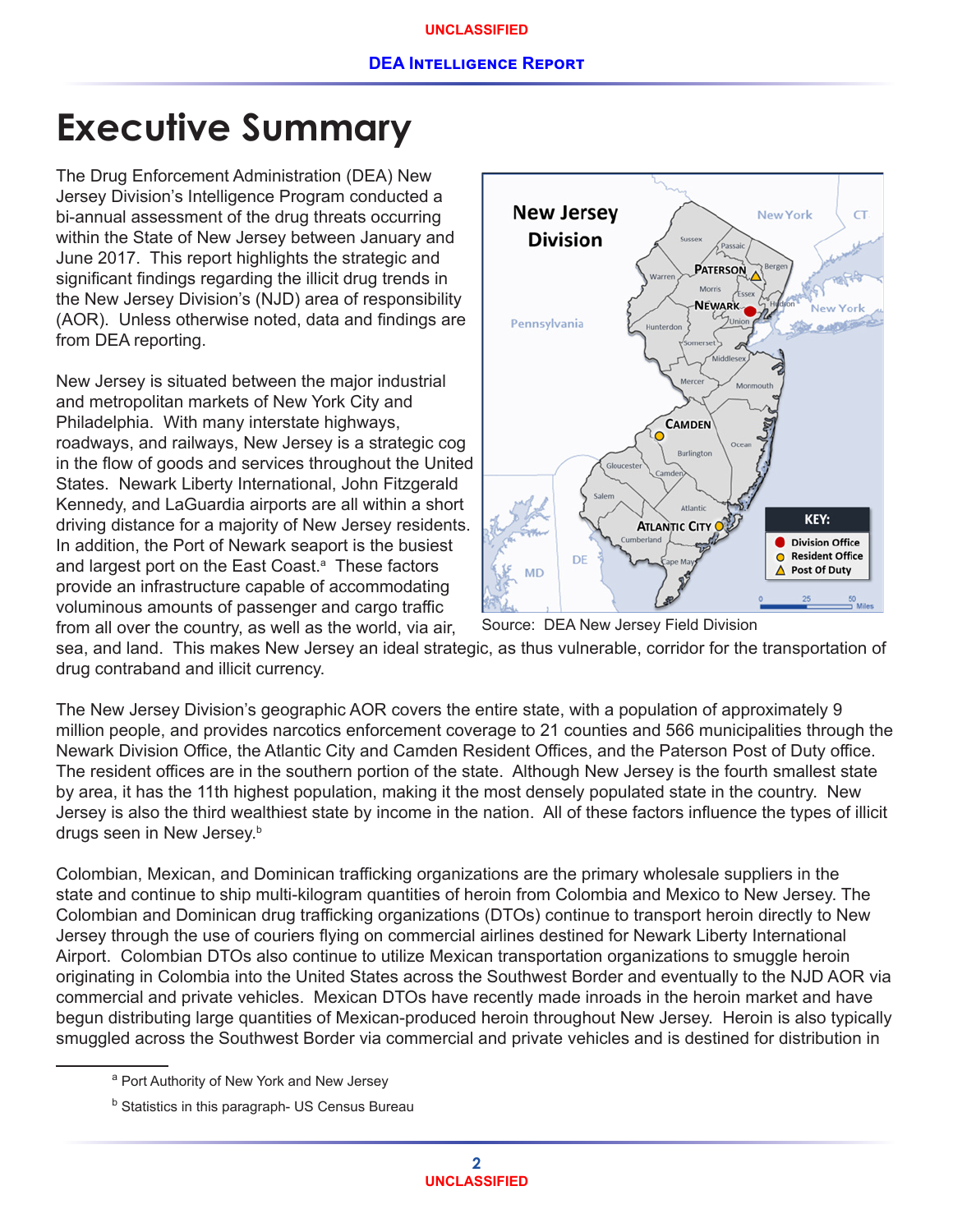New Jersey. At the retail level, African American and Dominican organizations prevail, but distribution is also undertaken by other ethnic groups and street gangs. The Bloods, Crips, and Latin Kings Street Gangs are believed to control the greater Newark area.

In the Paterson area, heroin distribution is controlled by members of the Bloods, who are supplied by Dominican organizations in New York City. Colombian dealers in Elizabeth are known to be the major sources of supply for heroin, but are not usually involved in street drug sales. Heroin is sold in Elizabeth by African American street level dealers in open-air markets at various locations near housing projects. In southern New Jersey (Atlantic City and Camden), heroin is often transported via car or bus from source cities in New Jersey, Pennsylvania, and New York.

# **Details**

# **Heroin**

Heroin poses a huge threat to New Jersey, in that the combination of high potency, high availability, and relative low cost, make it the most prevalent drug of abuse and addiction in the AOR. Heroin in New Jersey is among the cheapest and purest in the nation, and the addition of powerful psychoactive substances such as fentanyl and similar analogues continue to be a major issue. In 2016, heroin accounted for 43% of all treatment admissions in New Jersey.<sup>c</sup>

Historically, the heroin available in New Jersey has originated from Colombia. However, heroin of Mexican origin has gained a major foothold in the region. It is smuggled into the United States primarily by Colombian and Dominican organizations that utilize body couriers who conceal heroin bundles on their persons, in their apparel, or in their luggage and then onboard commercial airline flights into Newark Liberty International Airport. DEA reporting indicates that South American heroin is smuggled into the state from southwestern states in commercial and private vehicles.

| (U) Figure 2:<br><b>Drug Threat Rankings for the</b><br><b>New Jersey Field Division,</b><br>January - June 2017 |                 |  |  |
|------------------------------------------------------------------------------------------------------------------|-----------------|--|--|
| Rank<br>Drug                                                                                                     |                 |  |  |
|                                                                                                                  | Heroin          |  |  |
| $\overline{2}$                                                                                                   | Fentanyl        |  |  |
| 3                                                                                                                | Cocaine         |  |  |
| 4                                                                                                                | Pharmaceuticals |  |  |
| Methamphetamine                                                                                                  |                 |  |  |

Source: DEA New Jersey Division

Private overnight mail carriers and the United States Postal Service are also used to smuggle heroin into New Jersey from Colombia with transshipment through Mexico, Aruba, Curacao, Puerto Rico, and Central American countries. Heroin is typically secreted inside legitimate cargo (such as household goods), electronic equipment, and clothing. The Port of Newark and Elizabeth also provides DTOs another avenue to smuggle heroin in cargo. The majority of heroin coming into the southern part of the state comes in from Newark, New York City, and Philadelphia. The southern half of New Jersey is considered to be a prime new demographic for the importation of illegal drugs directly from Mexico by the Sinaloa Cartel.

Heroin is the most prevalent drug of abuse in the Newark metropolitan area. Fentanyl-laced heroin continues to pose challenges to law enforcement officials and treatment professionals. The New Jersey State Police (NJSP) launched a Drug Monitoring Initiative (DMI) several years ago, targeting the heroin/fentanyl issue in New Jersey. Seizures are logged in a database with identifiers such as name brands and adulterants in an

 $^{\circ}$  New Jersey Substance Abuse Monitoring System (NJSAMS) Substance Abuse Treatment Admissions 2016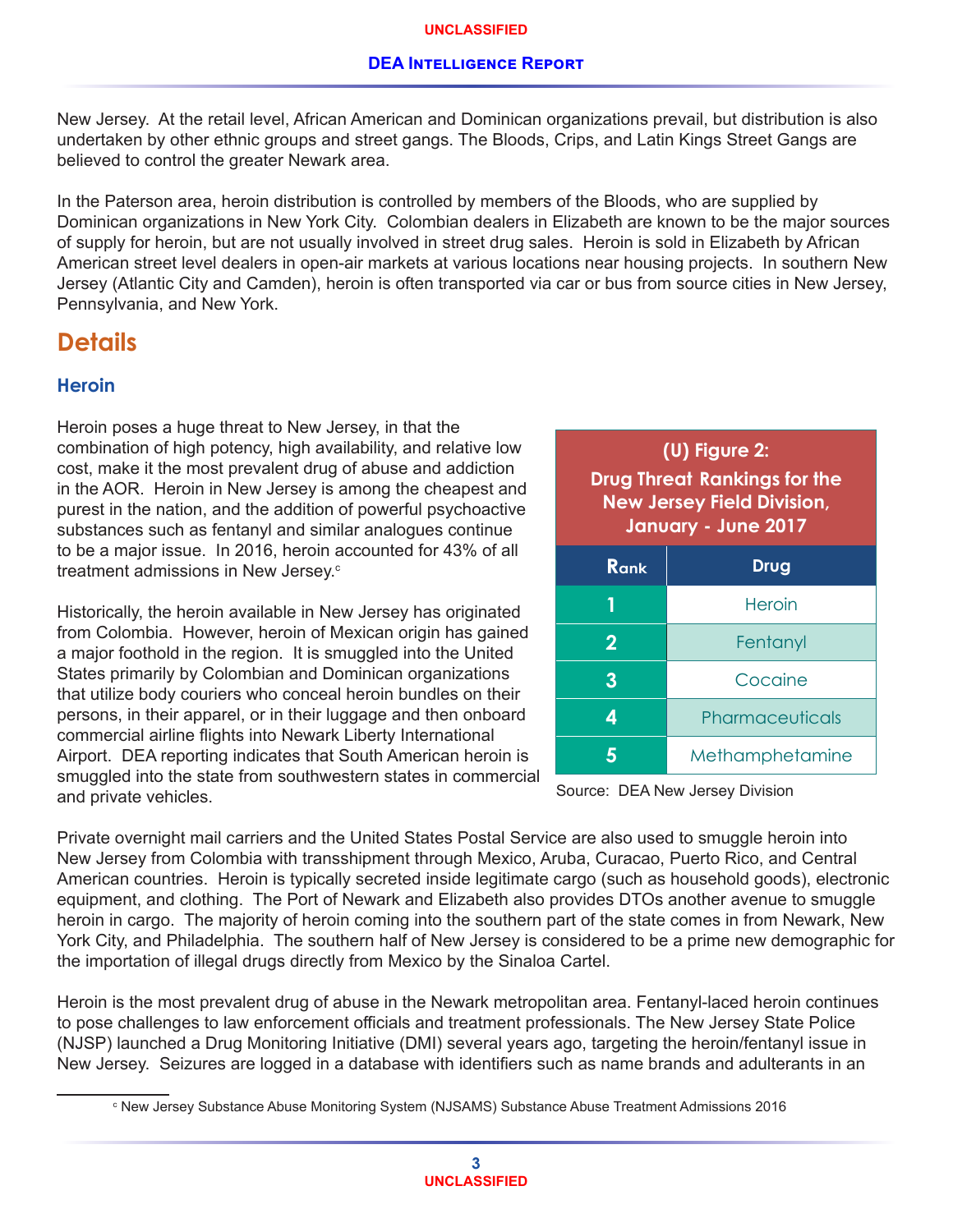attempt to identify any patterns to the use of heroin in the state. The DMI now serves as a model for fusion centers and High Intensity Drug Trafficking HIDTA across the country to share information on a daily basis in a combined effort to combat the heroin crisis.

## **Fentanyl**

Fentanyl continues to be a significant and stable threat to the NJD AOR. Heroin, sold at the retail level, is increasingly being mixed with fentanyl and fentanyl analogues (chemical compounds with similar characteristics) to increase the yield and potency. There continues to be an uptick in the identification of fentanyl analogues being seen as adulterants in heroin. Often, the end user has no knowledge that fentanyl has been mixed with heroin. This is especially dangerous to prior heroin users who return to the drug after a long absence. Fentanyl in the NJD's AOR is being ordered on the Dark Web and then mailed directly to New Jersey from China before it is mixed with heroin for domestic distribution. In addition, organizations are also distributing fentanyl in powder or pill form, often imitating the look of brand name pharmaceutical oxycodone. Fentanyl and related analogues are many times more potent than morphine, with newer and stronger variants constantly being developed. This has become a major public health hazard in the NJD AOR, as users are rarely aware that they are ingesting these powerful substances. Generally, 2 to 3 milligrams of pure fentanyl is considered a lethal dose to a non-user.

| $(U)$ Figure 3:<br><b>Drug Availability Overview for the</b><br><b>New Jersey Field Division,</b><br>January - June 2017 |                 |  |  |
|--------------------------------------------------------------------------------------------------------------------------|-----------------|--|--|
| <b>Availability</b><br>Drug                                                                                              |                 |  |  |
| <b>Cocaine HCI</b>                                                                                                       | <b>HIGH</b>     |  |  |
| <b>Crack Cocaine</b>                                                                                                     | <b>MODERATE</b> |  |  |
| <b>Heroin</b>                                                                                                            | <b>HIGH</b>     |  |  |
| Marijuana                                                                                                                | <b>MODERATE</b> |  |  |
| <b>Methamphetamine</b>                                                                                                   | <b>MODERATE</b> |  |  |
| 3,4-methylenedioxymethamphetamine<br>(MDMA)                                                                              | <b>MODERATE</b> |  |  |
| <b>Synthetic Cannabinoids/</b><br><b>Cathinones</b>                                                                      | <b>HIGH</b>     |  |  |
| <b>PCP</b>                                                                                                               | <b>MODERATE</b> |  |  |
| Fentanyl                                                                                                                 | <b>HIGH</b>     |  |  |
| <b>Pharmaceuticals</b>                                                                                                   | <b>MODERATE</b> |  |  |

Source: DEA New Jersey Division

#### **Cocaine**

Cocaine remains a stable and significant threat to the NJD AOR. NJD cocaine distribution organizations are organized in a hierarchy. Colombian trafficking organizations have historically controlled the distribution of cocaine in the NJD AOR, while Dominican trafficking organizations have handled the mid-level distribution. In turn, the Dominican organizations sell to African American street gangs who handle street-level distribution. Increasingly, NJD investigations reveal that Mexican DTOs are expanding their scope of operations into both wholesale- and retail-level distribution, in addition to transportation. Many of the NJD investigations have links to several major Mexican cartels.

The NJD continues to see Mexico being used as a transshipment point to smuggle cocaine over the Southwest Border (most often into California and Arizona) in tractor trailers and passenger vehicles for eventual delivery throughout the United States, including the New Jersey area. On the retail level, drugs are transported into the AOR of the Camden Resident Office via the major bridges from Philadelphia and New York to New Jersey, and via the New Jersey Turnpike. Drugs have also been known to be transported via cargo ships into Camden/ Pennsauken ports.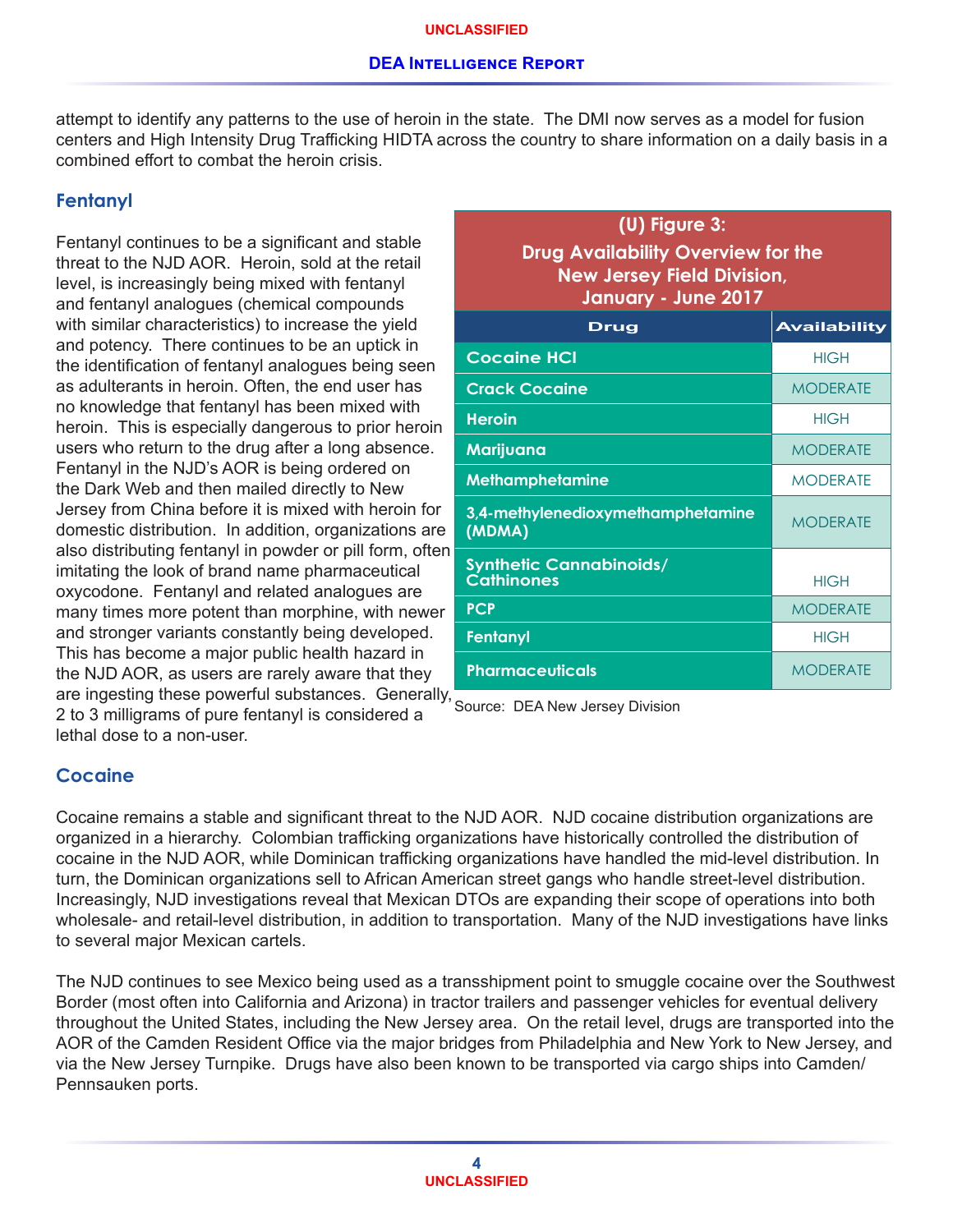On the wholesale level, drugs are being transported over the border from Mexico into southwestern states; routed to distribution points in California, Texas, and Washington; then sent to distribution points in Georgia and/or Illinois for delivery into the southern part of New Jersey via commercial transportation trucks. Also, commercial mail carriers are also being used to send drugs to Southern New Jersey.

## **Pharmaceuticals**

The abuse of prescription drugs continues to plague the NJD AOR at an alarming rate while crossing all age, gender, racial and socioeconomic boundaries. Nationwide studies show substantially high levels of abuse and misuse (non-medical use) of these drugs and the adverse consequences associated with such actions. The popularity of OxyContin® has waned, due to higher prices and lower supply resulting from law enforcement actions. Users are increasingly turning to heroin, due to lower prices and more potent adulterants. Currently, the most widely diverted controlled substances in New Jersey are Percocet® and Roxicodone®. New Jersey's main source of diversion is prescription fraud.

Typically, prescription pads are stolen from doctor's offices. These stolen prescription pads are being utilized by groups who pay "runners" to have the prescriptions filled at retail pharmacies. The runner gives the controlled substances to members of the group for distribution. In addition to stolen prescription pads, counterfeit State of New Jersey prescription blanks are often created to mimic the official version. These counterfeits prescription blanks are then sold for \$25 each, are forged, and are filled at local retail pharmacies.

Illicit online pharmacies continue to be operated in the NJD AOR, employing individuals to answer calls from customers placing orders for medication. An order consists of a customer utilizing the website by identifying one or more of the specific medications and amounts being offered via a drop-down menu. The customer then enters their contact information and method of payment. They are then instructed to complete a cursory medical questionnaire. Once completed, the customer "submits" the order and it is forwarded for supposed quality control measures including doctor review and approval. Unlike a bona fide patient, the customer is never examined by a physician before any medications are authorized. Methamphetamine

The NJD has seen a slow but steady increase in the presence of high-purity methamphetamine, though it remains a smaller threat to the AOR as a whole. Methamphetamine can still be considered the drug of choice in some of the more rural areas of New Jersey, more commonly found in the southern and far western parts of the state. Methamphetamine trafficking in New Jersey follows the traditional pattern of origin from the Southwestern United States and Mexico, with the main sources in Mexico. These sources utilize shipping services and passenger vehicles from the area of origin and California in order to transport methamphetamine.

Historically, the individuals involved in the manufacturing of methamphetamine in New Jersey tend to be independent and use a one-pot set up. Most encounters the NJD has had with local methamphetamine producers have been in response to a traffic stop where local officers discover ingredients/equipment for the one-pot method of manufacturing in the trunk of the vehicle.

Crystal methamphetamine is prevalent in the southern part of the state from Mexican sources near the U.S. border. Crystal methamphetamine seized by the Camden Resident Office has been analyzed at 91 percent purity by the DEA's Northeast Laboratory. The purity is indicative of large-scale clandestine laboratories in Mexico. It has been previously noted that members of the Sinaloa Cartel are attempting to expand their market for crystal methamphetamine in the Southern New Jersey area.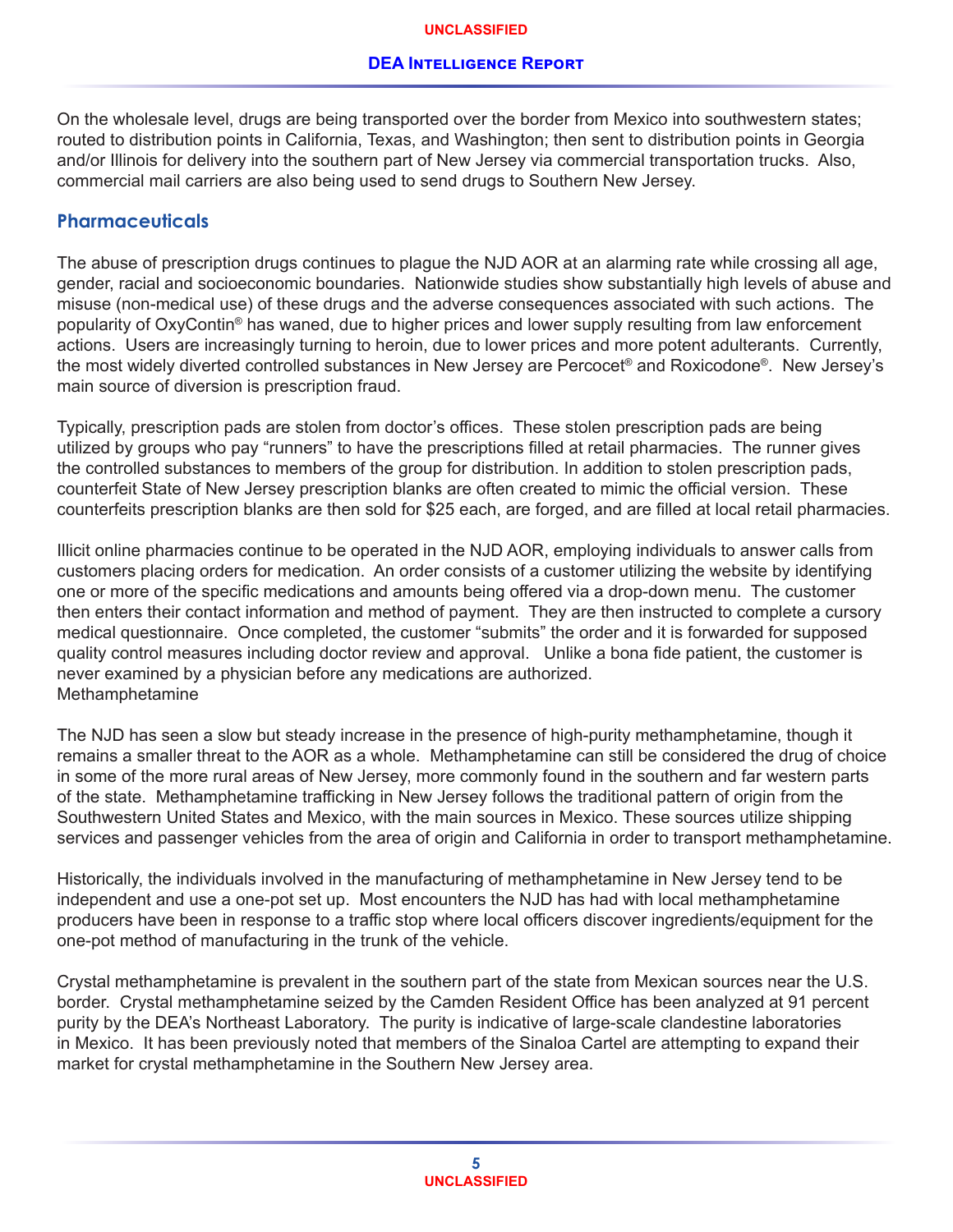## **Synthetics**

Synthetic cathinones, cannabinoids, and phenethylamines such as K2/Spice, Bath Salts, 2CE, and 2CI continue to remain prevalent throughout the NJD AOR. In August 2017, there were approximately 40 overdoses in the Newark downtown area. The drug of choice was determined to be K2/Spice. The scene was treated as a mass casualty incident by Newark Emergency Medical Services (EMS) at the time, with multiple ambulance and EMS personnel operating in the area. The Newark Police Department did not recover any unused packages, hindering any ability to attain laboratory results; however, K2/Spice is the drug of choice by users in the specific park where this event occurred—EMS personnel respond to five to seven overdoses daily at that location. In light of this mass incident, the distribution of K2/Spice has moved to another park less than two blocks away. New Jersey Transit Police report that the distributors are no longer using the original packaging and have now resorted to packaging and cutting the K2/Spice themselves. In most instances, the dealers use the solvent acetone to dissolve the substances in preparation for spraying on inert plant material . In a few instances, they have used fentanyl. To date, none of the victims have required Narcan® and treatment is usually just observation until the effects wear off and the victims leave the emergency room.

The NJSP Office of Forensic Sciences states that the synthetic hallucinogen NBOMe, often referred to as "N-Bomb" or "Smiles" has been seized throughout New Jersey. NBOMe is a Schedule I psychedelic designer drug that is an alternative to hallucinogens like lysergic acid diethylamide (LSD). According to the report, NBOMe has been seized in Mercer, Gloucester, Burlington, and Camden counties over the past 12 months. Like LSD, NBOMe comes in blotter paper form. Phenycyclidine (PCP) can still be found in the Jersey City area and mostly in "dip" form, where dealers physically dip a marijuana joint into the solution.

#### **Financial**

Mexican DTOs are increasingly utilizing domestic Asian operatives to facilitate drug money laundering. Regardless of the money laundering method— trade-based money laundering (TBML), mirror (more commonly known as Hawala), or bulk cash movement—the participation of Asian money launderers has become more prominent within investigations in the NJD.

NJD money laundering investigations are shifting away from Mexican and Dominican money couriers, and towards Chinese and Asian money couriers. It is believed there are several variables that have contributed to this shift. NJD investigations have revealed that a tiny minority of criminal actors within Asian communities in the United States and Mexico, along with the sizable number of licit and illicit trade goods and precursor chemicals regularly imported from China and other Asian countries, create a natural relationship to facilitate the movement of illicit money. Compounded by the numerous seizures from Colombian money brokers, changes in U.S. civil forfeiture prosecution policies, and the implementation of new anti-money laundering (AML) laws in Mexico, DTOs are increasingly contracting Asian money brokers to launder their illicit proceeds

The emergence of Asian facilitators within domestic money laundering investigations poses several challenges for law enforcement agencies and banking industry AML personnel. Language barriers and cultural differences limit the effectiveness of both law enforcement and AML personnel. Law enforcement officers (LEOs) routinely work with AML personnel to corroborate intelligence or identify suspicious bank accounts, businesses, and individuals. The inability to effectively employ traditional law enforcement techniques, such as surveillance and undercover officers, and challenges to banks significantly hinder the ability to successfully arrest, prosecute, and forfeit illicit funds connected to Asian money laundering targets.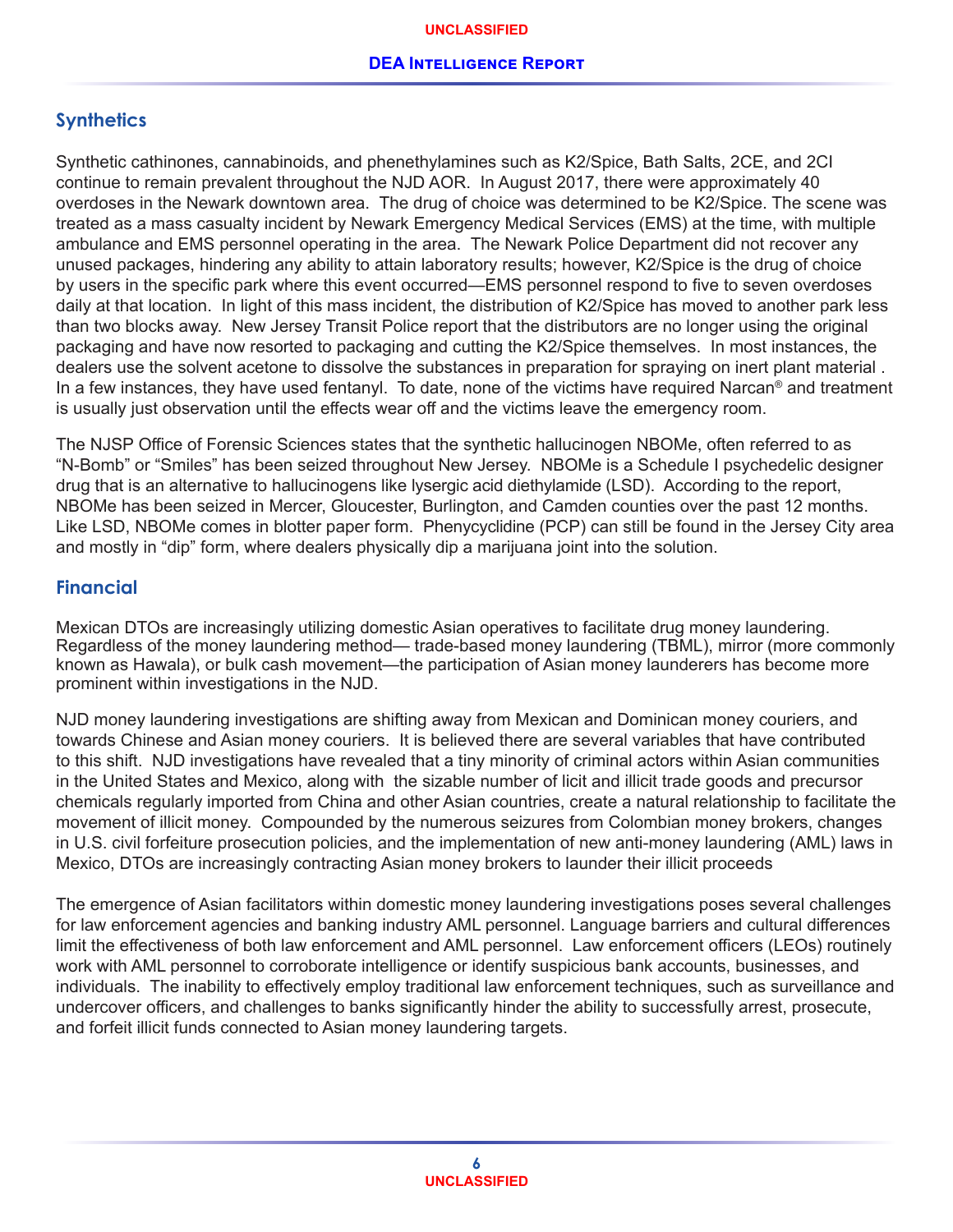#### **DEA Intelligence Report**

Drug proceeds continue to be transported from New Jersey to the drug source using a variety of methods, such as bulk currency shipments (usually in concealed compartments in vehicles), moving money through the stock market, and using real estate to hide drug-related proceeds.

Proceeds are still laundered through the black market peso exchange (BMPE). Vendors in Colombia regularly accept dollars as payment for goods to avoid losses due to a fluctuating exchange rate. Drug proceeds are increasingly being laundered through Argentina in the BMPE. The proceeds are typically transported to Argentina, where they are deposited into an account belonging to a shell company. The shell companies then wire the funds to the United States, disguising the transfers as payments for merchandise. Fake invoices corresponding to the outgoing wires are created to further disguise the transfers. Similar BMPE patterns are followed in Panama. Bulk currency shipments are still favored; however, the size of the bulk shipments is decreasing to minimize risk of detection and minimize loss if seized.

# **Outlook**

A number of recent overdose admissions to emergency rooms in both the southern and northern parts of New Jersey have shown dealers are routinely lacing their heroin product with deadly adulterants. Fentanyl continues to be the cut of choice, but various analogues of differing strengths were also seen during the reporting period. The issuance of the anti-overdose drug Narcan® to many state and local law enforcement entities in New Jersey has significantly reduced the number of fatal overdoses in the AOR.

The use of Dark Web and Deep Web marketplaces (such as the former Silk Road) continues to be part of the illicit drug trade in New Jersey. Dark Web sites are not indexed by standard search engines making it difficult to detect transactions that utilize them. The combination of cheap/easily accessible fentanyl precursors and the anonymity of the Dark Web (augmented by the availability of pill press materials via legitimate web auction sites) provide a dangerous logistical advantage to the illicit drug trade the NJD has not seen in recent history.

#### **Appendix**

The following charts provide a range of prices, by unit, of the drugs most prevalent throughout the NJD during the January to June 2017 reporting period. Generally, price changes were nominal compared to the previous reporting period. All prices are in U.S. Dollars.

| (U) Figure 4: Cocaine Prices by Unit Showing Both Low and High |              |                   |                     |  |
|----------------------------------------------------------------|--------------|-------------------|---------------------|--|
| <b>Office</b>                                                  | <b>GRAM</b>  | <b>OUNCE</b>      | <b>KILOGRAM</b>     |  |
| <b>New Jersey</b><br><b>Division Office</b>                    | $$39 - $60$  | $$900 - $2,000$   | $$29,000 - $39,000$ |  |
| <b>Camden</b><br><b>Resident Office</b>                        | $$50 - $100$ | $$1,000 - $2,000$ | $$28,000 - $41,000$ |  |

Source: DEA New Jersey Division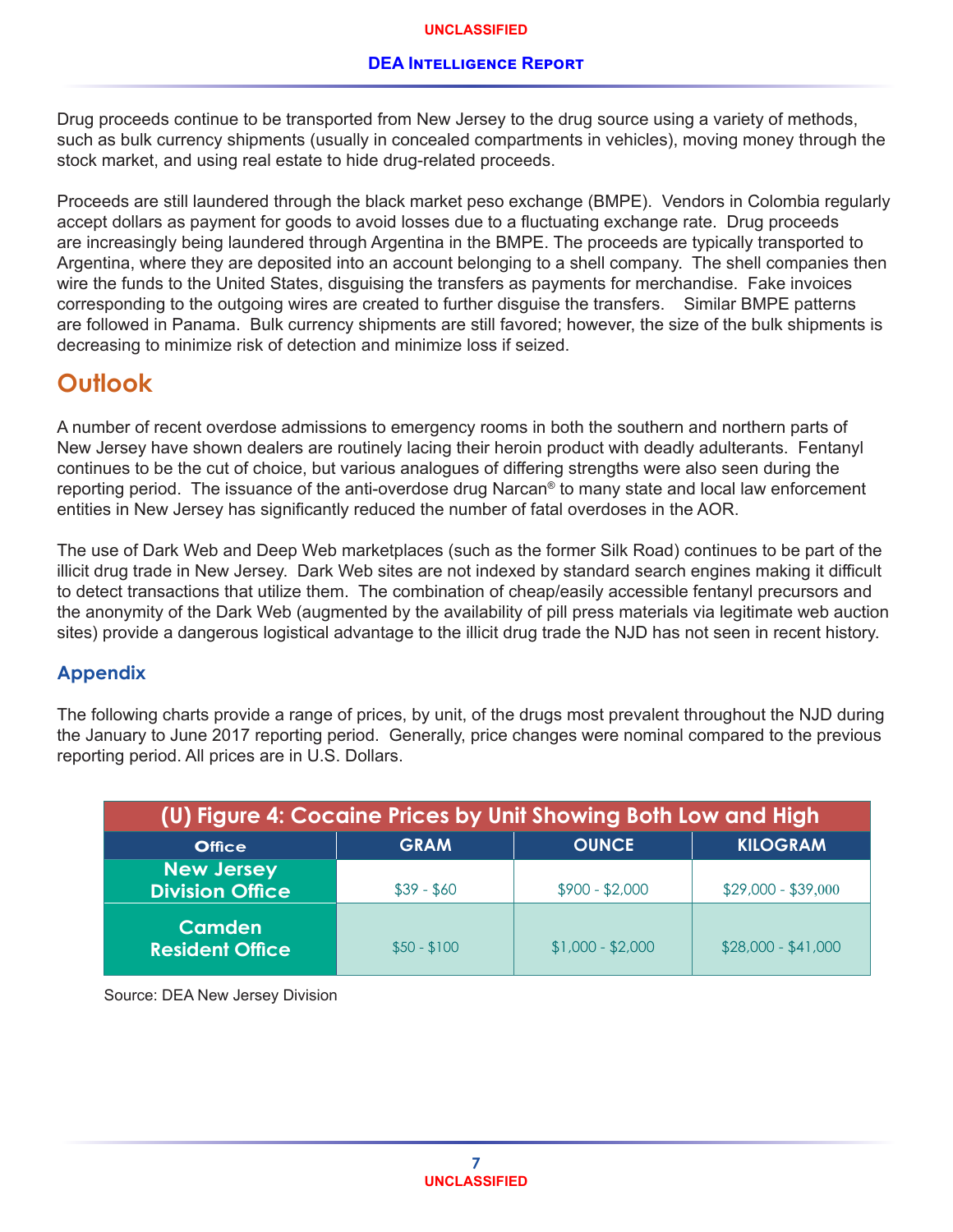#### **UNCLASSIFIED**

#### **DEA Intelligence Report**

| (U) Figure 5. Crack Cocaine Prices by Unit Showing Both Low and High |              |                 |  |  |
|----------------------------------------------------------------------|--------------|-----------------|--|--|
| <b>Office</b>                                                        | <b>GRAM</b>  | <b>OUNCE</b>    |  |  |
| <b>New Jersey Division Office</b>                                    | $$40 - $100$ | $$800 - $2,000$ |  |  |
| <b>Camden Resident Office</b>                                        | $$70 - $100$ | $$800 - $1,200$ |  |  |

Source: DEA New Jersey Division

| (U) Figure 6. Heroin Prices by Unit Showing Both Low and<br><b>High</b> |                 |              |                   |                     |
|-------------------------------------------------------------------------|-----------------|--------------|-------------------|---------------------|
| <b>Office</b>                                                           | $BAG(0.1-.03g)$ | <b>GRAM</b>  | <b>OUNCE</b>      | <b>KILOGRAM</b>     |
| <b>New Jersey</b><br><b>Division Office</b>                             | $$5 - $6$       | $$75 - $100$ | $$1,500 - $3,000$ | \$55,000 - \$70,000 |
| <b>Atlantic City</b><br><b>Resident Office</b>                          | $$5 - $6$       | $$55 - $100$ | $$1,500 - $3,200$ | $$70,000 - $80,000$ |

Source: DEA New Jersey Division

| (U) Figure 7. Marijuana Prices by Unit Showing Both Low and High<br><b>Amounts in USC.</b> |                                             |               |                 |  |  |
|--------------------------------------------------------------------------------------------|---------------------------------------------|---------------|-----------------|--|--|
| <b>Office</b>                                                                              | <b>OUNCE</b><br><b>GRAM</b><br><b>POUND</b> |               |                 |  |  |
| <b>New Jersey</b><br><b>Division Office</b>                                                | $$10 - $15$                                 | $$125 - $340$ | $$600 - $4,000$ |  |  |
| <b>Camden</b><br><b>Resident Office</b>                                                    | $$25 - $35$                                 | $$40 - $120$  | $$650 - $4,000$ |  |  |

Source: DEA New Jersey Field Division

| (U) Figure 8. Methamphetamine Prices by Unit Showing Both<br>Low and High Amounts in USC. |                                             |                   |                     |  |  |
|-------------------------------------------------------------------------------------------|---------------------------------------------|-------------------|---------------------|--|--|
| <b>Office</b>                                                                             | <b>OUNCE</b><br><b>POUND</b><br><b>GRAM</b> |                   |                     |  |  |
| <b>New Jersey</b><br><b>Division Office (ICE)</b>                                         | $$50 - $100$                                | $$1,250 - $1,500$ | \$20,000            |  |  |
| Camden<br><b>Resident Office (ICE)</b>                                                    | $$50 - $125$                                | $$900 - $2,500$   | $$13,500 - $25,000$ |  |  |
| <b>New Jersey</b><br><b>Division Office (Powder)</b>                                      | \$200 (8 ball: 1/8<br>Ounce)                | $$900 - $1,500$   | $$14,000 - $18,000$ |  |  |

Source: DEA New Jersey Field Division